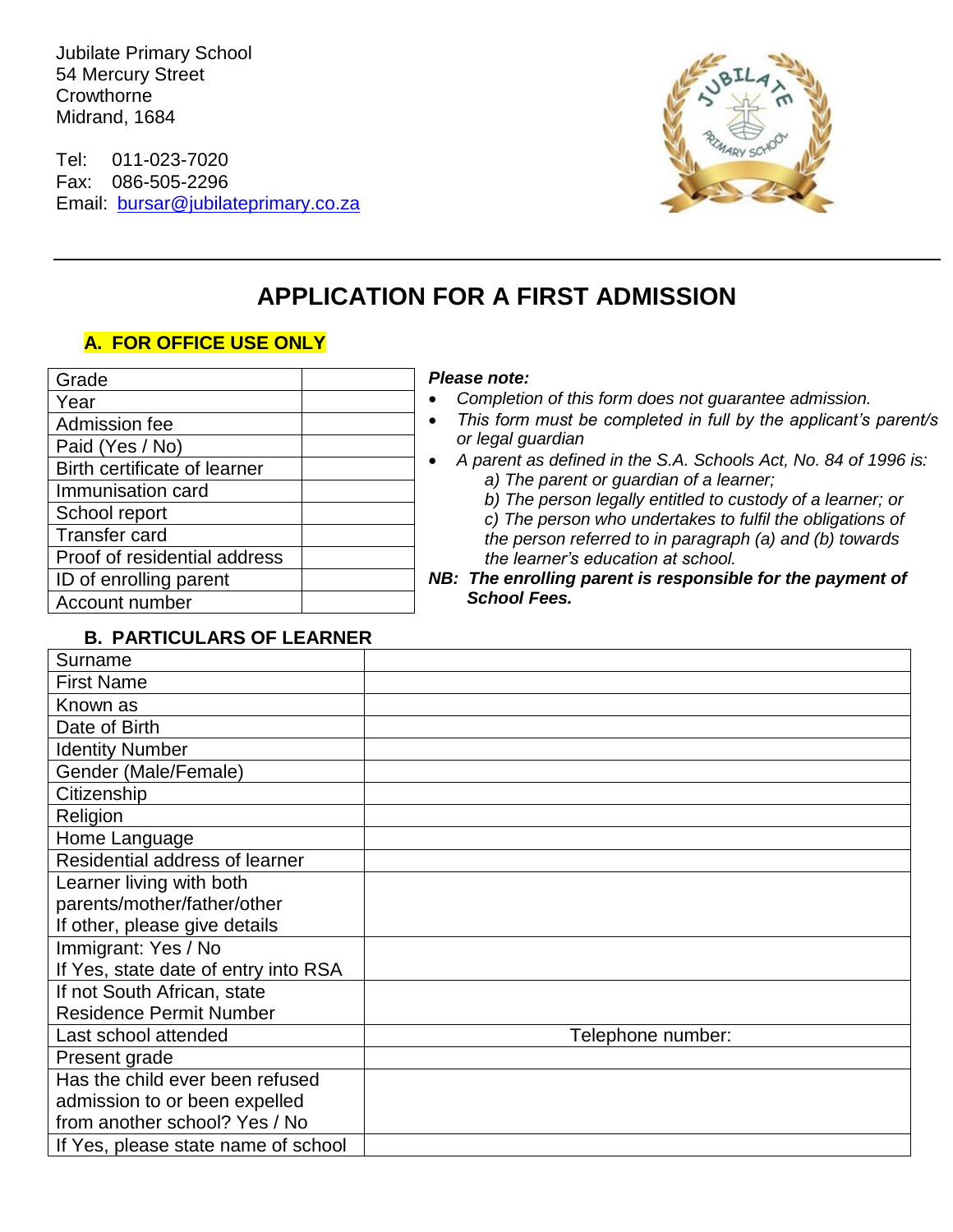## **MEDICAL PARTICULARS OF CHILD**

| Indicate in the relevant space against which of the following he/she has been immunised.<br>(Please tick the correct box) |                                      |  |
|---------------------------------------------------------------------------------------------------------------------------|--------------------------------------|--|
| Diptheria □Tetanus □Typhoid □Whooping Cough □Tuberculosis □Poliomyelitis □Hepatitis B □                                   |                                      |  |
| Name any other diseases against which he/she has been immunised:                                                          |                                      |  |
| Indicate any allergy and / or disability:                                                                                 |                                      |  |
| Has the child suffered any HEARING LOSS?                                                                                  |                                      |  |
| Has the child experienced any difficulty with SIGHT?                                                                      |                                      |  |
| Is there any family history of LEARNING DIFFICULTIES?                                                                     |                                      |  |
| Has the child had any of the following assessments: If YES, please attach copy / ies of the report /s.                    |                                      |  |
| Psychological □ Occupational Therapy □ Speech Assessment □ Hearing Tests □                                                |                                      |  |
| Paediatric Assessments □ Other □                                                                                          |                                      |  |
| Medical Aid details: Name of Scheme:                                                                                      | Membership number:                   |  |
| Doctor's Name:                                                                                                            | Telephone number:                    |  |
| <b>CONTACT DETAILS IN CASE OF EMERGENCY:</b>                                                                              |                                      |  |
| Name of contact person:                                                                                                   | Telephone number:                    |  |
| Relationship to child:                                                                                                    |                                      |  |
| C. PARTICULARS OF PARENTS/S / LEGAL GUARDIAN                                                                              |                                      |  |
| Marital Status: (Please tick one) Married / Widowed / Never Married / Divorced / Living apart                             |                                      |  |
| Prof / Dr / Mr / Mrs / Miss / Ms                                                                                          |                                      |  |
| Surname:                                                                                                                  | Identity number:                     |  |
| <b>First Name:</b>                                                                                                        | Citizenship:                         |  |
| Relationship to learner:                                                                                                  |                                      |  |
| <b>Residential Address: (Street)</b>                                                                                      | Postal address and code:             |  |
|                                                                                                                           |                                      |  |
| Area Code:                                                                                                                | Cell phone number:                   |  |
| Number of years at above address:                                                                                         | Home telephone number:               |  |
| Occupation:                                                                                                               | Name of business:                    |  |
| <b>Business address:</b>                                                                                                  | Business telephone number:           |  |
|                                                                                                                           | Business fax number:                 |  |
| <b>DETAILS OF SPOUSE</b>                                                                                                  |                                      |  |
| Marital Status: (Please tick one) Married / Widowed / Never Married / Divorced / Living apart                             |                                      |  |
| Surname:                                                                                                                  | <b>Identity Number:</b>              |  |
| First Name:                                                                                                               | Citizenship:                         |  |
| Relationship to learner:                                                                                                  | Cellphone number                     |  |
| <b>Residential Address: (Street)</b>                                                                                      | Postal address and code:             |  |
|                                                                                                                           |                                      |  |
| Number of years at above address:                                                                                         | Home telephone number:               |  |
| Occupation:                                                                                                               | Name of business:                    |  |
| <b>Business address:</b>                                                                                                  | Business telephone number:           |  |
| Business fax number:                                                                                                      |                                      |  |
| <b>FAMILY'S RELIGIOUS AFFILIATION</b>                                                                                     |                                      |  |
| <b>RELIGION:</b><br><b>NAME OF CHURCH:</b>                                                                                |                                      |  |
| FAMILY AFFILIATION WITH JUBILATE PRIMARY SCHOOL                                                                           |                                      |  |
| Has the child a brother/sister in the school now?                                                                         | Yes $\Box$ No $\Box$ In which Grade? |  |
| Has the child ever had a brother/sister in the school now? Yes $\Box$ No $\Box$ When did he/she leave?                    |                                      |  |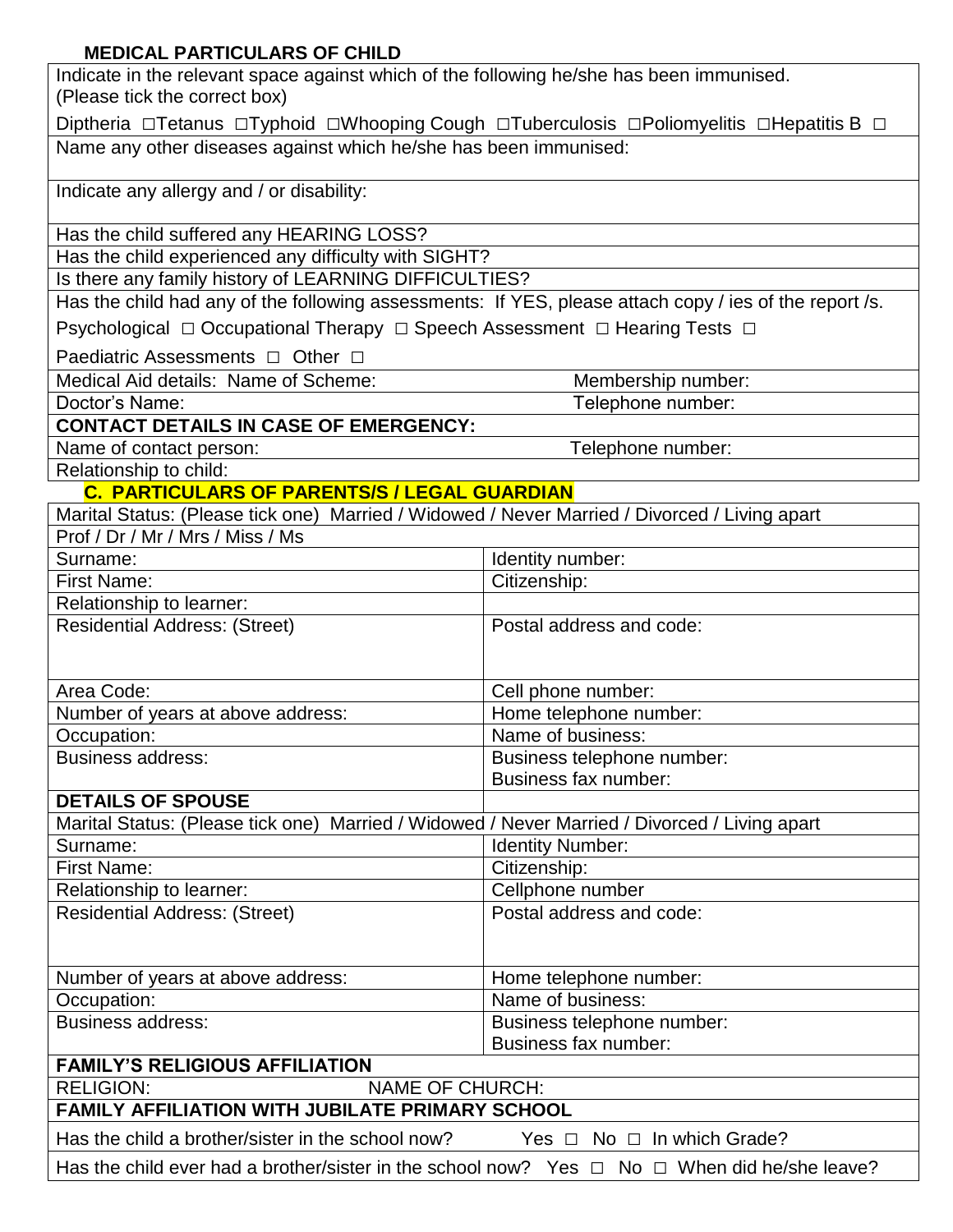**IN THE CASE OF A DIVORCE** please state the name of the person who has legal custody of the child:

Are there restraints, visitation rights, etc? Please give details or attach appropriate supporting documentation.

#### **RESPONSIBILITY FOR SCHOOL FEE ACCOUNT**

**N.B. Please note that the** *enrolling parent* **is responsible for the School Fee Account, irrespective of any court order or agreement between the parents.**

I choose as my Domicilium Citandi Et Executandi:

Physical Address:

## **D. SCHOOL FEES**

- School fees, essential to the existence of the school, are without exception, *compulsory*.
- Jubilate is a private school; the school's obligation to provide tuition is subject to learner's parents / guardians meeting their financial obligations to the school.
- The amount of the School Fee is determined by the Board of Trustees, and is directly related to the costs of running and maintaining the school. These fees are payable *in advance*, by the third day of the month, on a monthly basis, over a 12 month period. Regular statements will be sent to you via email. The school has the right to refuse attendance at the school by learners whose parents/guardians have defaulted with payment of school fees without entering into an agreement with the school in respect of any unpaid fees beforehand.
- Any deviation in the method of payment must be mutually agreed upon with the Principal, in writing.
- In the event of a pupil being removed from the school before the completion of a full term, notice in writing, shall be given to the Principal. Should such notice not be received before the commencement of the learner's last term at school, then the fees for the following term may, at the discretion of the Board of Trustees, become payable in lieu of notice.
- Should a learner leave the school before the end of a term, *no* refund of any part of the fees will be considered.
- In the event of a learner being unable to attend the school as a result of illness or incapacity for any length of time, *no* refund of any part of the fees will be considered for any reason whatsoever.
- The *enrolling parent* acknowledges the right of the Board of Trustees to take legal action against him / her for the non-payment of School Fees (Section 41 of Act 84, 1996).
- Jubilate Primary School reserves the right to levy interest at an amount of 15,5% per annum on outstanding fees.
- In cases of divorce, both parents are morally and legally responsible for the payment of School Fees.
- A copy of the Divorce Agreement and Maintenance Order must be submitted.
- **Furthermore:** The Credit Grantor may perform a search on the applicant's credit profile with one or more of the Registered Credit Bureau when assessing the Applicant's application for credit; monitor the credit applicant's payment behaviour by researching their profile at one or more of the Credit Bureau; use the new information and data obtained from the Credit Bureau in respect of the applicant's future applications; record the existence of the applicant's account with the Credit Bureau; record and transmit details of how the applicant has performed, and how the account is conducted by the applicant in meeting their obligations on this account.

*Please note: Information supplied in this application may be used for credit and reference checks prior to the application being approved. Additional administration costs may be levied should follow up phone calls or letters be required for late or outstanding fees.*

#### **E. TERMS AND CONDITIONS OF ACCEPTANCE 1. BOARD OF TRUSTEES**

This being a Private School, the Board of Trustees is empowered with the authority to make decisions affecting the operation of the school. Parents are represented by the Board of Trustees, and their decisions are therefore binding upon your child.

#### **2. SCHOOL RULES AND REGULATIONS**

A Code of Conduct for learners, which includes the School Rules and Regulations, is determined by the Board of Trustees, and all pupils are obliged to adhere to these.

#### **3. SCHOOL FEES**

The School Fees are determined by the Board of Trustees annually.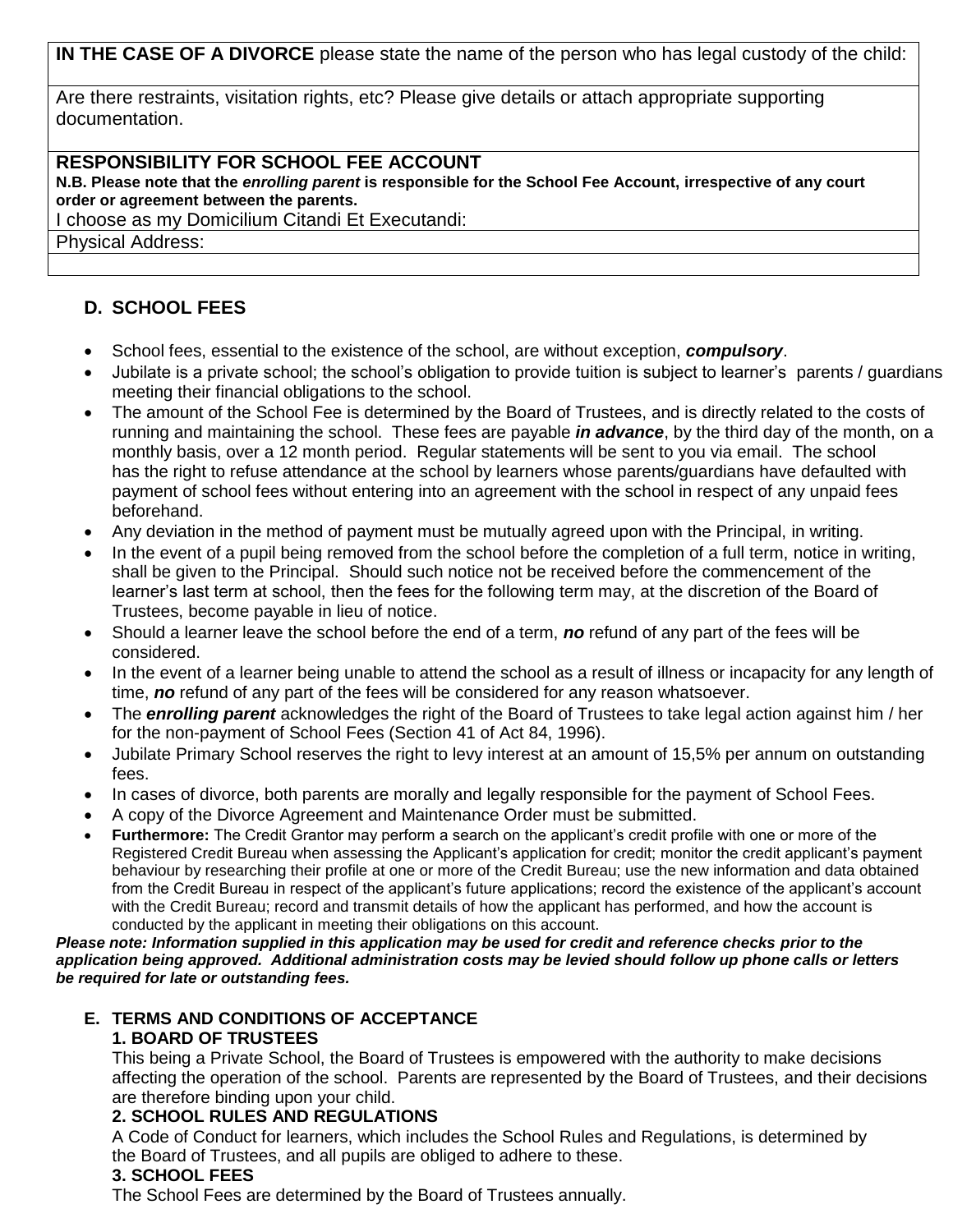### **DECLARATION**

I/We undertake:

- a) to furnish original, authentic documents as required;
- b) to inform the school *in writing* of any change of address;
- c) to inform the school *in writing* of any case of infectious illness in my/our household;
- d) to ensure that my/our child/ward attends school regularly, and to give reasons *in writing* should my/our child/ward be absent;
- e) to ensure that my/our child/ward complies with the Code of Conduct and Regulations of the School, including daily attendance and wearing of full and correct school uniform;
- f) to respect the tradition and character of the school and encourage my/our child/ward to do the same;
- g) to ensure that my/our child/ward attends organised school activities;
- h) to contribute to the School Fees in terms of Sections 39 and 40 of the South African School's Act No. 84 of 1996;
- i) to pay all costs incurred for damage done or losses incurred by my/our child/ward to school property.
- I/We further agree that the Principal or his/her designates may act in loco parentis in the event of an injury or accident in which my/our child/ward may be involved.
- I/We understand that the Registration Fee is a non-refundable fee on acceptance.
- I/We understand that in the instance of withdrawal after acceptance and payment of registration Fee, the school reserves the right to levy a penalty of 10% of payment received.
- I/We understand that every learner attending the school shall be expected to participate in physical education and other organised school activities, unless the parent/legal guardian of the child/ward has lodged with the Principal, an objection *in writing*, to his/her doing so.
- I/We the undersigned, hereby give consent for my/our child/ward referred to in Section B of this document, to participate in the school's extra-curricular activities, including educational visits and tours and expeditions of a historical and geographical interest.
- I, the undersigned, declare that the information supplied in this document is, to the best of my knowledge, true and correct. I further acknowledge that I have read and understood the Terms and Conditions of Acceptance as set out herein, and that the above learner's enrolment at Jubilate Primary School is subject to my acceptance thereof.

## *Please note: Falsified information and/or documentation will result in the school revoking any agreement that allowed the learner concerned admission to the school.*

| NAME AND SURNAME OF ENROLLING PARENT/GUARDIAN:                                                                                      |  |              |            | <u> 1980 - Jan Samuel Barbara, margaret e</u> |
|-------------------------------------------------------------------------------------------------------------------------------------|--|--------------|------------|-----------------------------------------------|
| SIGNATURE OF ENROLLING PARENT/GUARDIAN:                                                                                             |  |              |            |                                               |
| SIGNED AT $\underbrace{\hspace{2cm}}$ THIS $\underbrace{\hspace{2cm}}$ OF $\underbrace{\hspace{2cm}}$ (Month) $\hspace{2cm}$ (Year) |  |              |            |                                               |
| AS WITNESS: NAME:                                                                                                                   |  |              | SIGNATURE: |                                               |
|                                                                                                                                     |  | DATE:        |            |                                               |
|                                                                                                                                     |  |              |            |                                               |
| FOR OFFICIAL USE ONLY: RESULT OF APPLICATION: __________________________________<br>DATE OF ADMISSION: _______________________      |  |              |            |                                               |
| <b>PRINCIPAL'S SIGNATURE:</b>                                                                                                       |  | <b>DATE:</b> |            |                                               |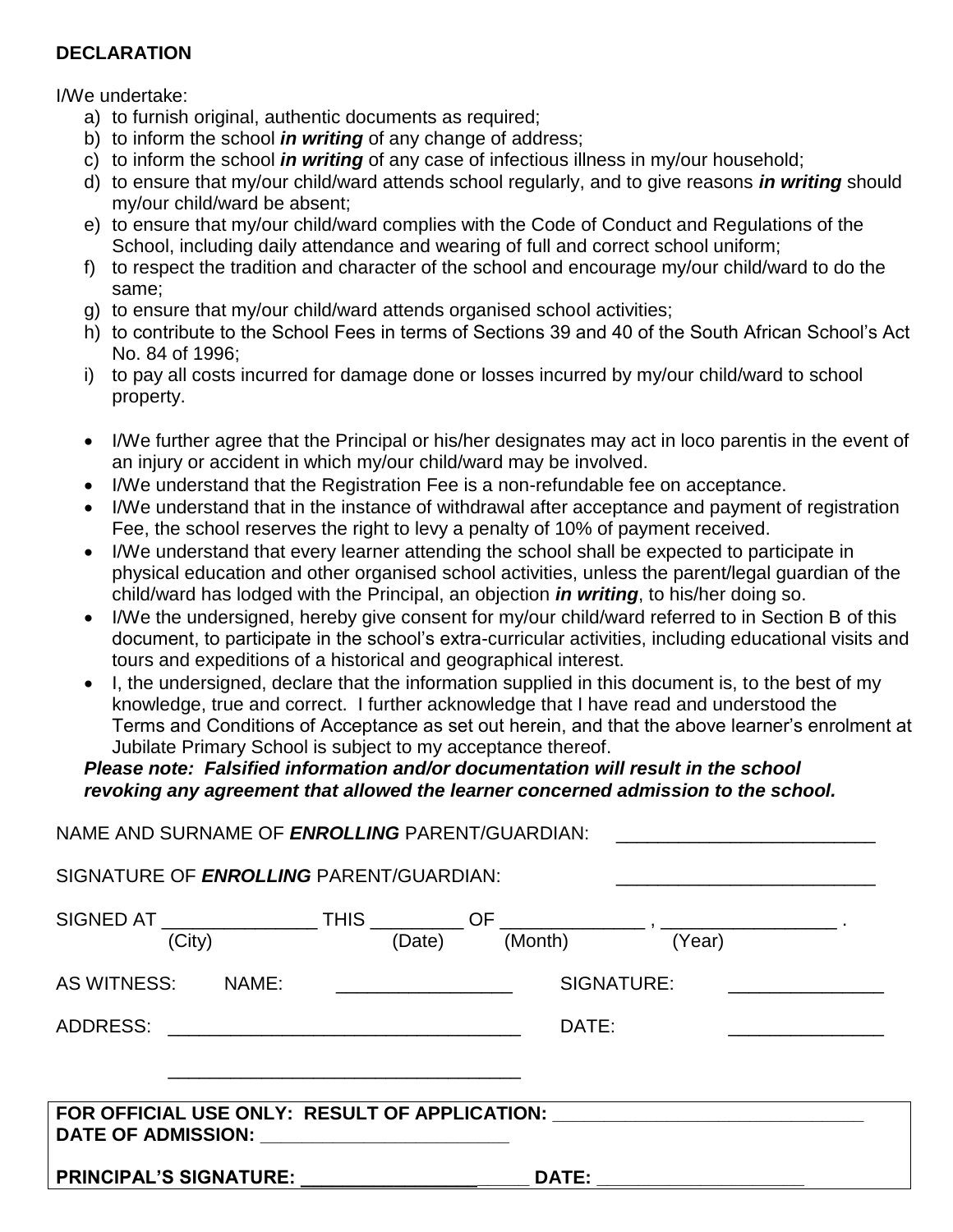Jubilate Primary School 54 Mercury Street **Crowthorne** Midrand, 1684

Tel: 011-023-7020 Fax: 086-505-2296 Email: [principal@jubilateprimary.co.za](mailto:principal@jubilateprimary.co.za)



## **Social Media – What'sApp and Media Consent Guidelines**

#### **1. WhatsApp**

At the start of the year it is good to establish protocol around the use of WhatsApp groups. The guidelines are as follows:

- The class chat group is set up by the class parents and is intended to get messages and important information across to the class quickly and efficiently.
- This class chat group may not be used to post private messages.
- It is not necessary to respond to every message posted by the Class Moms/Dads unless required; ie: RSVP requests, volunteer requests, etc.
- The WhatsApp group should be used to make our lives easier and not to become a 'nuisance'.
- Please respect the time you post; very early in the morning or late at night, weekends and holidays is discouraged.
- The WhatsApp group should never be used to voice grievances or drive personal agendas. Follow the correct procedures and line of communication.
- Don't say anything about anyone's child that you would not want them saying about yours.
- Homework is for children, not parents. Use the D6 as a reference.

Ask yourself these three questions before you post: Is this relevant? / Is this necessary? / Is this a good time to post?

#### **2. Media Consent**

We would like to use photographs / images of children currently in our school as follows:

- Send photographs of learners to the Midrand Reporter (or other media), where appropriate, to celebrate achievements, whether academic, cultural or other
- Use photographs of learners in our brochures or advertising material for marketing purposes
- Use photographs / videos of learners on our school website
- Use photographs / videos of learners on the D6 School Communicator, to reflect learner involvement in various activities: whether academic, cultural or other

Name & surname of child:  $\blacksquare$ 

## **Media Consent (Please tick / circle appropriate block)**

 $\parallel$  do / do not consent to photographs / videos of my child being used as advised above

#### **WhatsApp Consent (please tick / circle appropriate block)**

I I do / do not consent for my cell number to be used as part of the WhatsApp class group.

Father's name: etc. The state of the state of Mother's name:  $\blacksquare$ 

Father's signature: \_\_\_\_\_\_\_\_\_\_\_\_\_\_\_\_\_\_\_\_\_ Mother's signature: \_\_\_\_\_\_\_\_\_\_\_\_\_\_\_\_

Father cellphone: \_\_\_\_\_\_\_\_\_\_\_\_\_\_\_\_\_\_\_\_\_\_ Mother cellphone: \_\_\_\_\_\_\_\_\_\_\_\_\_\_\_\_\_\_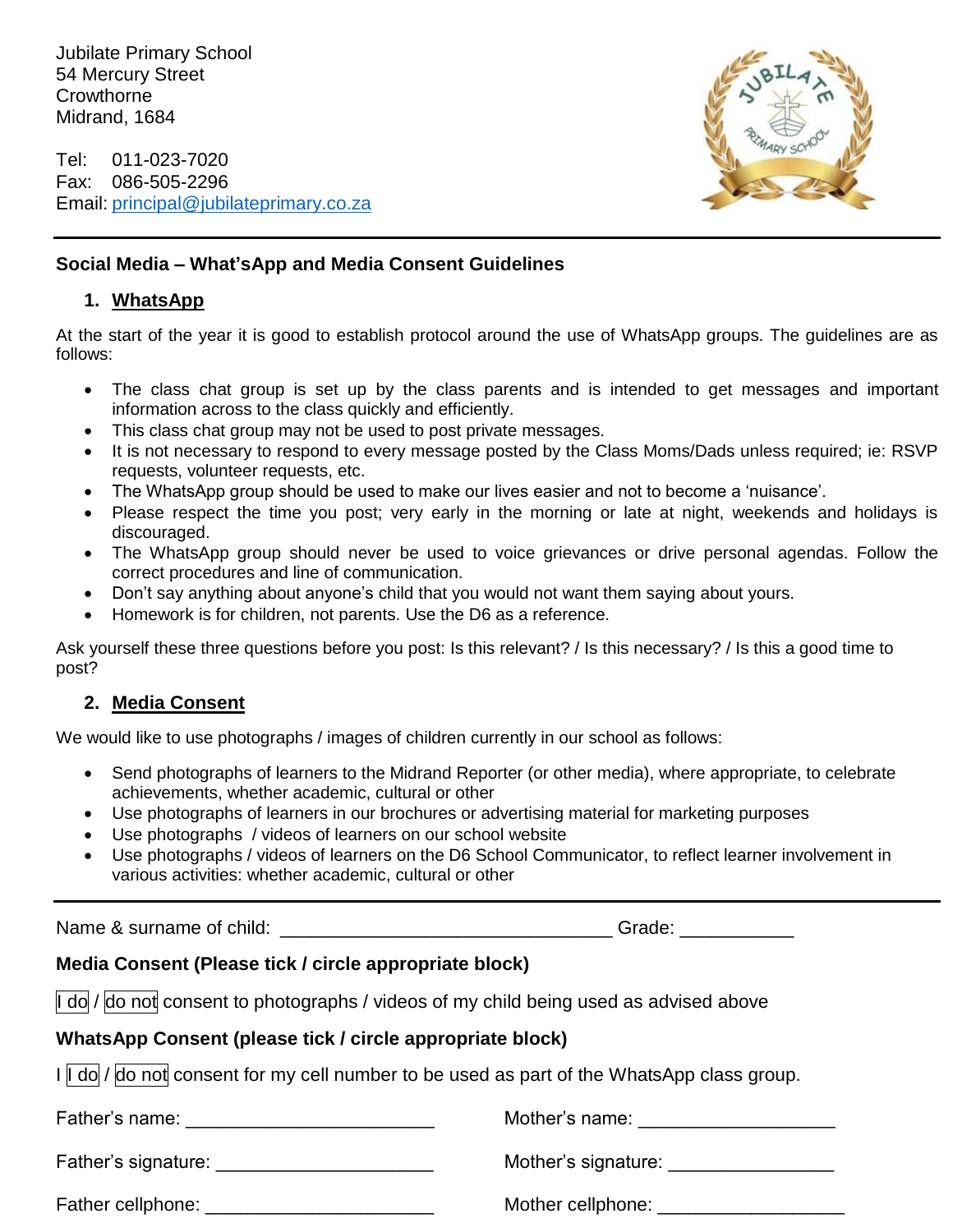

## **JUBILATE PRIMARY SCHOOL**

## **INDEMNITY FORM (A)**

I, the undersigned,

(Full name and Surnames of Parent / Guardian)

\_\_\_\_\_\_\_\_\_\_\_\_\_\_\_\_\_\_\_\_\_\_\_\_\_\_\_\_\_\_\_\_\_\_\_\_\_\_\_\_\_\_ (Identity Number)

of (please fill in residential address)

\_\_\_\_\_\_\_\_\_\_\_\_\_\_\_\_\_\_\_\_\_\_\_\_\_\_\_\_\_\_\_\_\_\_\_\_\_\_\_\_\_\_\_\_\_\_\_

\_\_\_\_\_\_\_\_\_\_\_\_\_\_\_\_\_\_\_\_\_\_\_\_\_\_\_\_\_\_\_\_\_\_\_\_\_\_\_\_\_\_\_\_\_\_\_

\_\_\_\_\_\_\_\_\_\_\_\_\_\_\_\_\_\_\_\_\_\_\_\_\_\_\_\_\_\_\_\_\_\_\_\_\_\_\_\_\_\_\_\_\_\_\_\_\_\_\_\_ (which address I choose as my Domicilium citandi et executandi)

in my capacity as parent and / or guardian of hereinafter referred to minor child,

\_\_\_\_\_\_\_\_\_\_\_\_\_\_\_\_\_\_\_\_\_\_\_\_\_\_\_\_\_\_\_\_\_\_\_\_\_\_\_\_\_\_\_\_\_\_\_\_ (Full name and surname of child) (Hereinafter referred to as the "CHILD")

do hereby declare to the Board of Trustees of JUBILATE SCHOOL, (hereinafter referred to as the "SCHOOL") that my child may attend the SCHOOL and may be on the property where the SCHOOL is holding classes, with effect from:

> \_\_\_\_\_\_\_\_\_\_\_\_\_\_\_\_\_\_\_\_\_\_\_\_\_\_\_\_\_\_\_\_\_\_\_\_\_\_\_\_\_\_\_\_\_\_\_\_ (hereinafter referred to as the "date of admission")

until discontinuing attendance, subject to the following:

- 1. I hereby accept and acknowledge, that I will not hold any teacher, or any other staff member employed by the SCHOOL, or the SCHOOL responsible, for any accidents or physical harm incurred on my CHILD during his / her stay on the SCHOOL premises, be it playground, sports field or in the buildings. Neither will the SCHOOL be liable for prosecution in such an unfortunate event.
- 2. I furthermore accept and acknowledge, that I cannot hold the SCHOOL or any teacher or any other member of staff employed by the SCHOOL, responsible for any damages or physical losses incurred on personal property while the CHILD is at SCHOOL.
- 3. I entrust my CHILD into the care of the SCHOOL and it's staff, entitling them to make the necessary decisions with regard to medical emergencies or otherwise.

All this I do, knowing that the SCHOOL and its staff will do it's best to ensure the safety and well being of my CHILD.

THUS DONE AND SIGNED AT \_\_\_\_\_\_\_\_\_\_\_\_\_\_\_\_\_\_\_\_\_ ON THIS \_\_\_\_\_\_ DAY OF

20 . IN THE PRESENCE OF THE UNDERSIGNED WITNESSES:

1. <u>\_\_\_\_\_\_\_\_\_\_\_\_\_\_\_\_\_\_\_\_\_\_\_\_\_\_\_\_</u> **WITNESS** 

2. \_\_\_\_\_\_\_\_\_\_\_\_\_\_\_\_\_\_\_\_\_\_\_\_ \_\_\_\_\_\_\_\_\_\_\_\_\_\_\_\_\_\_\_

WITNESS **PARENT / GUARDIAN**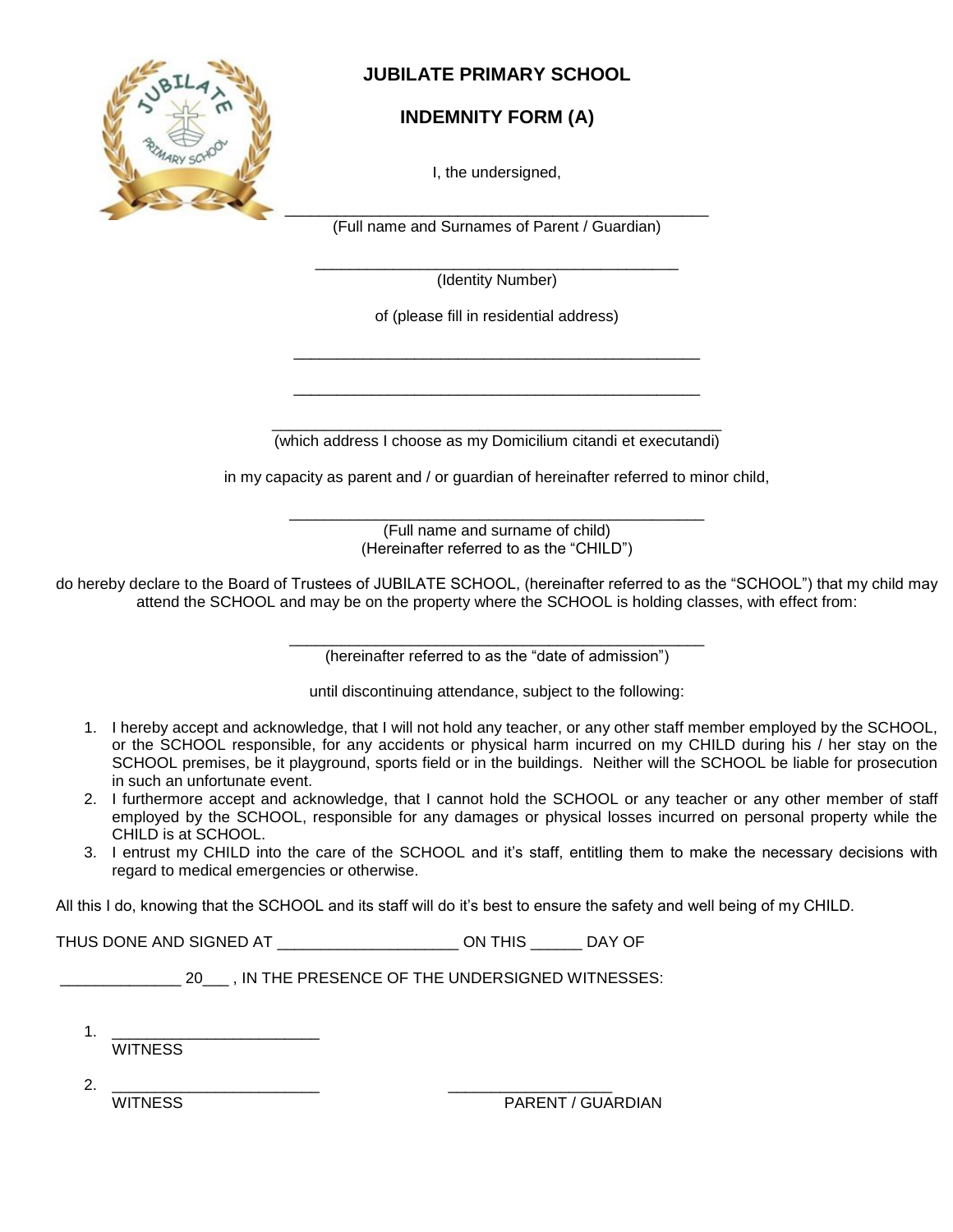

## **JUBILATE PRIMARY SCHOOL**

## **INDEMNITY FORM (B)**

I, the undersigned,

\_\_\_\_\_\_\_\_\_\_\_\_\_\_\_\_\_\_\_\_\_\_\_\_\_\_\_\_\_\_\_\_\_\_\_\_\_\_\_\_\_\_\_\_\_\_\_\_\_ (Full name and Surnames of Parent / Guardian)

\_\_\_\_\_\_\_\_\_\_\_\_\_\_\_\_\_\_\_\_\_\_\_\_\_\_\_\_\_\_\_\_\_\_\_\_\_\_\_\_\_\_ (Identity Number)

of (please fill in residential address)

\_\_\_\_\_\_\_\_\_\_\_\_\_\_\_\_\_\_\_\_\_\_\_\_\_\_\_\_\_\_\_\_\_\_\_\_\_\_\_\_\_\_\_\_\_\_\_

\_\_\_\_\_\_\_\_\_\_\_\_\_\_\_\_\_\_\_\_\_\_\_\_\_\_\_\_\_\_\_\_\_\_\_\_\_\_\_\_\_\_\_\_\_\_\_

\_\_\_\_\_\_\_\_\_\_\_\_\_\_\_\_\_\_\_\_\_\_\_\_\_\_\_\_\_\_\_\_\_\_\_\_\_\_\_\_\_\_\_\_\_\_\_\_\_\_\_\_ (which address I choose as my Domicilium citandi et executandi)

in my capacity as parent and / or guardian of hereinafter referred to minor child,

\_\_\_\_\_\_\_\_\_\_\_\_\_\_\_\_\_\_\_\_\_\_\_\_\_\_\_\_\_\_\_\_\_\_\_\_\_\_\_\_\_\_\_\_\_\_\_\_ (Full name and surname of child) (Hereinafter referred to as the "CHILD")

do hereby declare to the Board of Trustees of JUBILATE SCHOOL, (hereinafter referred to as the "SCHOOL") that my child may travel with the SCHOOL, be it as a class outing or as a school outing, with effect from:

> \_\_\_\_\_\_\_\_\_\_\_\_\_\_\_\_\_\_\_\_\_\_\_\_\_\_\_\_\_\_\_\_\_\_\_\_\_\_\_\_\_\_\_\_\_\_\_\_ (hereinafter referred to as the "date of admission")

to further his / her education at the SCHOOL and in general until discontinuing attendance, subject to the following:

1. I hereby accept and acknowledge, that I will not hold any teacher, or any other adult appointed by the SCHOOL, responsible for any accidents or physical harm, that could be incurred on my CHILD during or on such a SCHOOL outing. Neither will the SCHOOL be liable for prosecution in such an unfortunate event.

2. I furthermore acknowledge, that I cannot hold the SCHOOL or any teacher or another adult appointed by the SCHOOL responsible for any damages or losses incurred on personal property on such an outing.

3. I entrust my CHILD into the care of the SCHOOL and its staff, entitling them to make the necessary decisions with regard to medical emergencies or otherwise.

All this I do, knowing that the SCHOOL and its staff will do it's best to ensure the safety and well being of my CHILD.

THUS DONE AND SIGNED AT \_\_\_\_\_\_\_\_\_\_\_\_\_\_\_\_\_\_\_\_\_ ON THIS \_\_\_\_\_\_ DAY OF

\_\_\_\_\_\_\_\_\_\_\_\_\_\_ 20\_\_\_ , IN THE PRESENCE OF THE UNDERSIGNED WITNESSES:

1. \_\_\_\_\_\_\_\_\_\_\_\_\_\_\_\_\_\_\_\_\_\_\_\_ **WITNESS** 

2. \_\_\_\_\_\_\_\_\_\_\_\_\_\_\_\_\_\_\_\_\_\_\_\_ \_\_\_\_\_\_\_\_\_\_\_\_\_\_\_\_\_\_\_

WITNESS WITNESS PARENT / GUARDIAN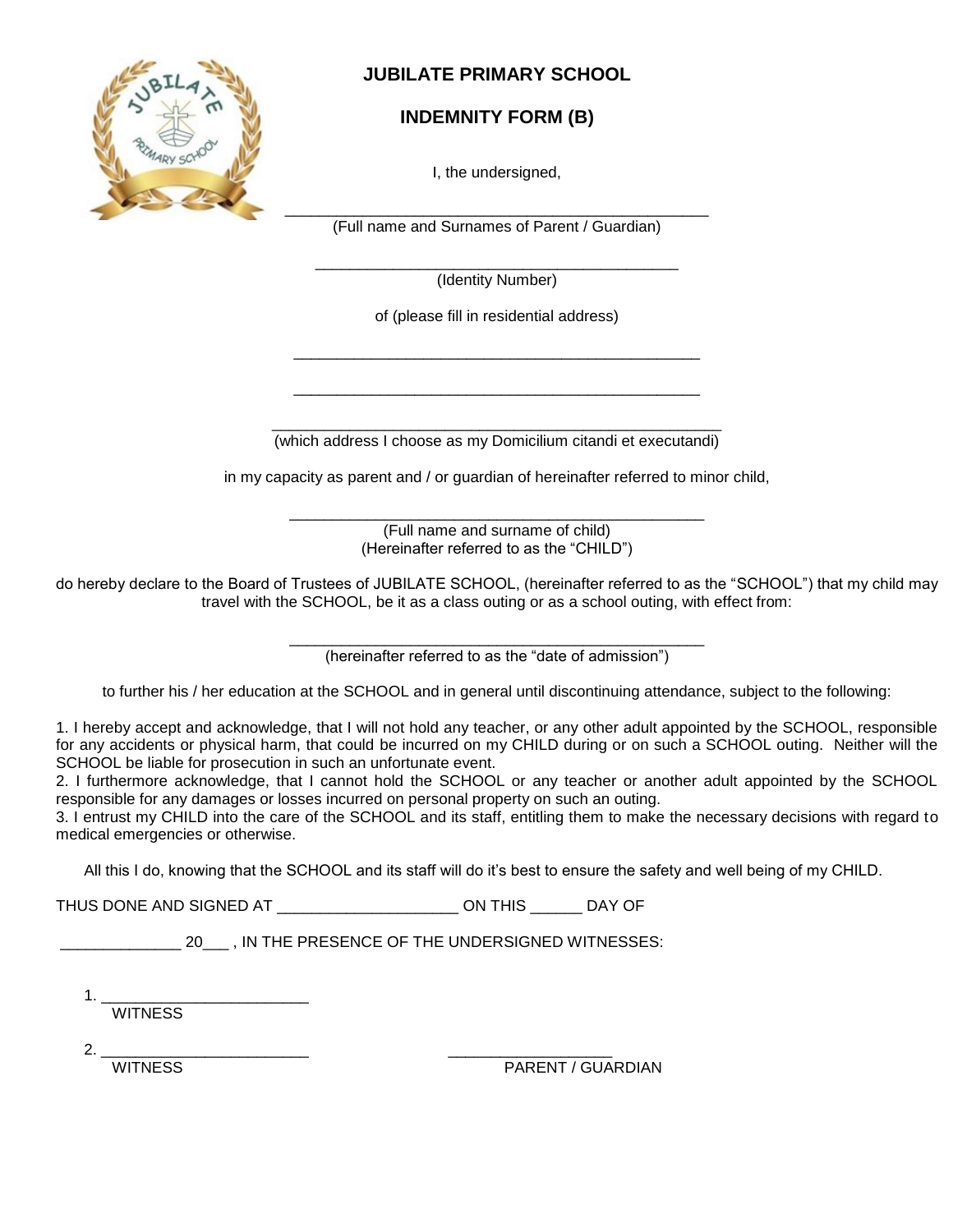

## **JUBILATE PRIMARY SCHOOL**

## **APPLICATION FOR ADMISSION OF PUPIL**

I, the undersigned,

\_\_\_\_\_\_\_\_\_\_\_\_\_\_\_\_\_\_\_\_\_\_\_\_\_\_\_\_\_\_\_\_\_\_\_\_\_\_\_\_\_\_\_\_\_\_\_\_\_ (Full name of Surnames of Parent / Guardian)

\_\_\_\_\_\_\_\_\_\_\_\_\_\_\_\_\_\_\_\_\_\_\_\_\_\_\_\_\_\_\_\_\_\_\_\_\_\_\_\_\_\_ (Identity Number)

of (please fill in residential address)

\_\_\_\_\_\_\_\_\_\_\_\_\_\_\_\_\_\_\_\_\_\_\_\_\_\_\_\_\_\_\_\_\_\_\_\_\_\_\_\_\_\_\_\_\_\_\_

\_\_\_\_\_\_\_\_\_\_\_\_\_\_\_\_\_\_\_\_\_\_\_\_\_\_\_\_\_\_\_\_\_\_\_\_\_\_\_\_\_\_\_\_\_\_\_

\_\_\_\_\_\_\_\_\_\_\_\_\_\_\_\_\_\_\_\_\_\_\_\_\_\_\_\_\_\_\_\_\_\_\_\_\_\_\_\_\_\_\_\_\_\_\_\_\_\_\_\_ (which address I choose as my Domicilium citandi et executandi)

in my capacity as parent and / or guardian of

\_\_\_\_\_\_\_\_\_\_\_\_\_\_\_\_\_\_\_\_\_\_\_\_\_\_\_\_\_\_\_\_\_\_\_\_\_\_\_\_\_\_\_\_\_\_\_\_ (Full name and surname of child) (Hereinafter referred to as the "CHILD")

do hereby declare to the BOARD OF TRUSTEES OF JUBILATE SCHOOL, Midrand, (hereinafter referred to as the "SCHOOL") that my CHILD may attend the SCHOOL and may be on the property where the SCHOOL is holding classes, with effect from:

> \_\_\_\_\_\_\_\_\_\_\_\_\_\_\_\_\_\_\_\_\_\_\_\_\_\_\_\_\_\_\_\_\_\_\_\_\_\_\_\_\_\_\_\_\_\_\_\_ (hereinafter referred to as the "date of admission")

until discontinuing attendance, subject to the following:

1. My paying to the SCHOOL in respect of my CHILD such fees as are determined by THE BOARD OF TRUSTEES OF JUBILATE SCHOOL, from time to time, which I accept and acknowledge are payable one month in advance for the 10 month period January to October.

In the event that I fail to make prompt payments, the full outstanding SCHOOL fee for the term shall immediately become due and payable unless prior written arrangement has been entered into with the SCHOOL, and should the SCHOOL institute legal proceedings against myself to recover fees due by myself, I undertake to pay their legal costs on an attorney and client scale.

2. Admittance of my CHILD to the SCHOOL will be subject to my CHILD and myself acknowledging the rules and regulations of the school as determined by the BOARD OF TRUSTEES OF JUBILATE SCHOOL from time to time, or by virtue of any authority given to the SCHOOL in terms of any Ordinances or Regulations. The SCHOOL regulations are available and open to inspection at the office of the Principal of the SCHOOL.

| THUS DONE AND SIGNED AT | <b>ON THIS</b> | DAY OF |
|-------------------------|----------------|--------|
|-------------------------|----------------|--------|

|  | , IN THE PRESENCE OF THE UNDERSIGNED WITNESSES: |
|--|-------------------------------------------------|
|  |                                                 |

1. \_\_\_\_\_\_\_\_\_\_\_\_\_\_\_\_\_\_\_\_\_\_\_\_

**WITNESS** 

2. \_\_\_\_\_\_\_\_\_\_\_\_\_\_\_\_\_\_\_\_\_\_\_\_ \_\_\_\_\_\_\_\_\_\_\_\_\_\_\_\_\_\_\_

WITNESS **PARENT / GUARDIAN** 

FOR OFFICE PURPOSES: ACCOUNT NUMBER: